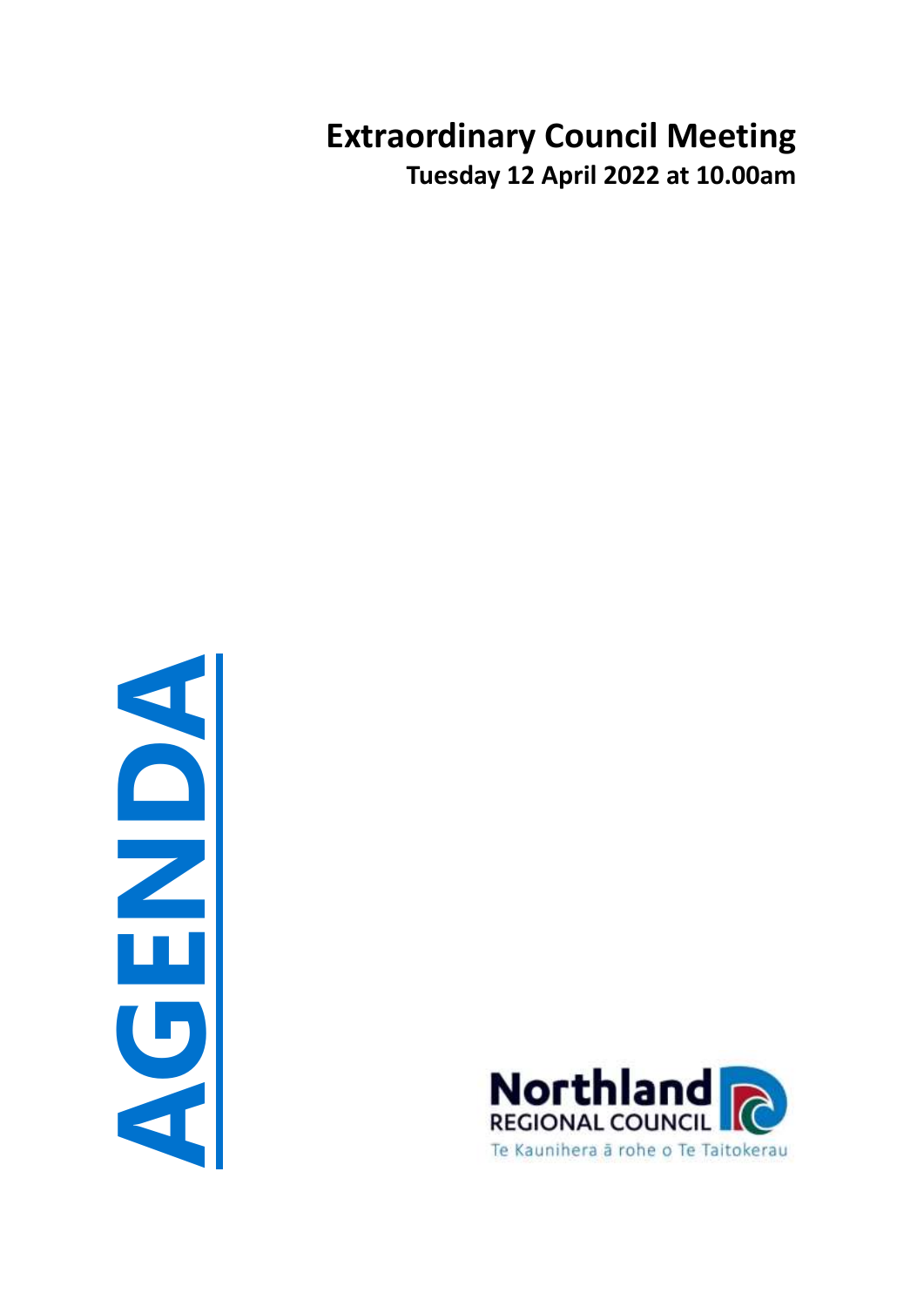# **Northland Regional Extraordinary Council Meeting Agenda**

Meeting to be conducted remotely via audio visual link on Tuesday 12 April 2022, commencing at 10.00am

### **Recommendations contained in the council agenda are NOT council decisions. Please refer to council minutes for resolutions.**

# **RĪMITI (Item) Page**

### **1.0 NGĀ MAHI WHAKAPAI (HOUSEKEEPING)**

*This meeting will be held fully remote and attendees are responsible for their own health and safety and ensuring they are working in a safe environment.*

### **2.0 KARAKIA TIMATANGA – TAUĀKI Ā ROTO (OPENING KARAKIA)**

- **3.0 NGĀ WHAKAPAHĀ (APOLOGIES)**
- **4.0 NGĀ WHAKAPUAKANGA (DECLARATIONS OF CONFLICTS OF INTEREST)**

### **5.0 KAUPAPA Ā ROTO (BUSINESS WITH THE PUBLIC EXCLUDED)** [3](#page-2-0)

**5.1** Chief Executive Appointment